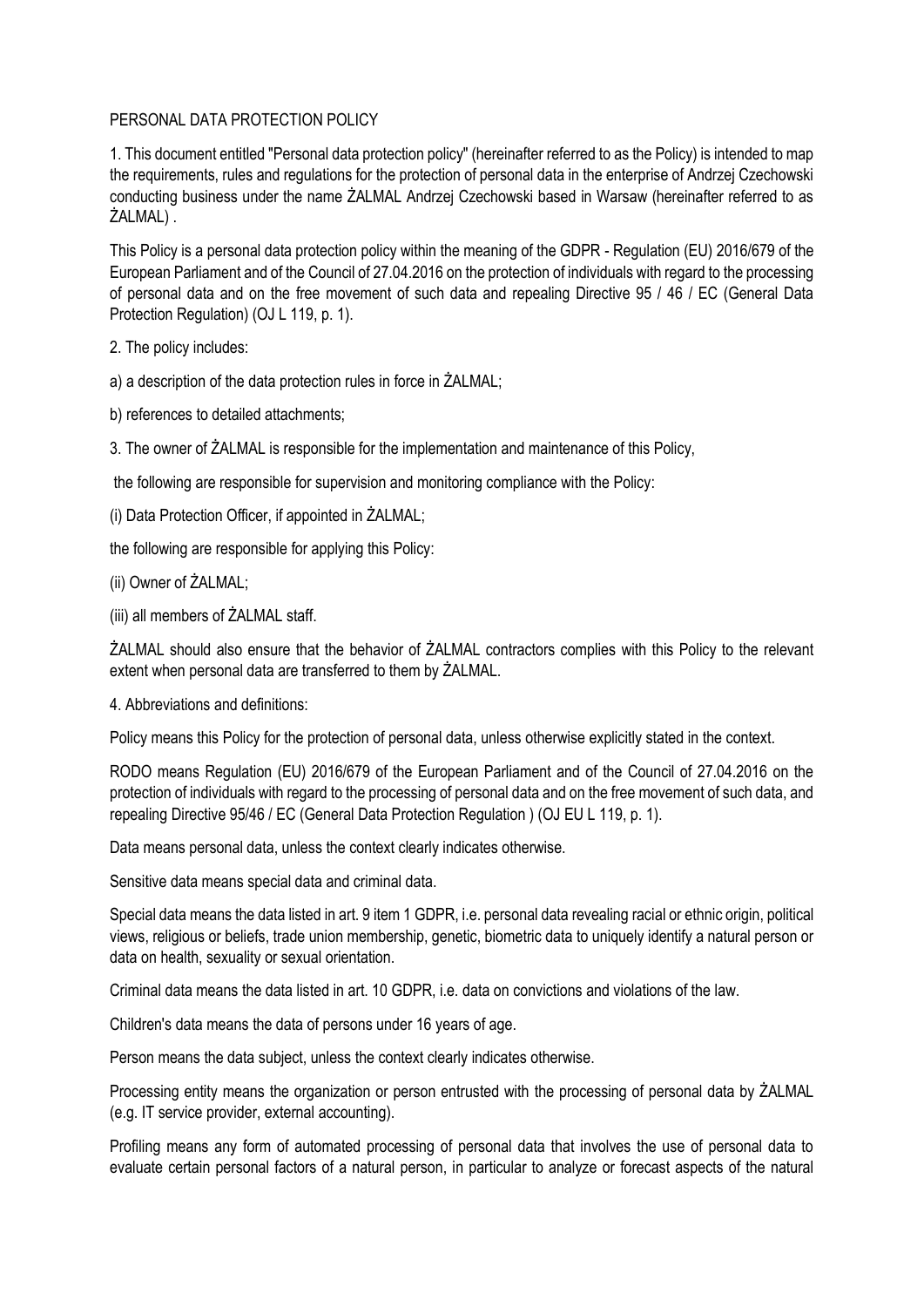person's work effects, economic situation, health, personal preferences, interests, credibility, behavior, location or movement.

Data export means the transfer of data to a third country or an international organization.

DPO or Inspector means the Inspector for Personal Data Protection

RCPD or Registry means the Register of Personal Data Processing Activities.

ŻALMAL means the enterprise of Andrzej Czechowski conducting business activity under the name ŻALMAL Andrzej Czechowski based in Warsaw

5. Personal data protection in ŻALMAL - general principles

5.1. Pillars of personal data protection in ŻALMAL:

(1) Legality - ŻALMAL protects privacy and processes data in accordance with the law.

(2) Security - ŻALMAL ensures an adequate level of data security by undertaking continuous activities in this area.

(3) Individual rights - ŻALMAL enables data subjects to exercise, exercise their rights and exercise these rights.

(4) Accountability - ŻALMAL documents how it fulfills its obligations in order to be able to demonstrate compliance at any time.

5.2. Data Protection Policy

ŻALMAL processes personal data in accordance with the following principles:

- (1) based on a legal basis and in accordance with the law (legalism);
- (2) fairly and honestly (reliability);

(3) in a transparent manner for the data subject (transparency);

- (4) for specific purposes and not "on stock" (minimization);
- (5) no more than necessary (adequacy);
- (6) with care for data accuracy (correctness);
- (7) no longer than necessary (temporality);
- (8) ensuring adequate data security (security).
- 5.3. Data Protection System

The personal data protection system in ŻALMAL consists of the following elements:

1) Data inventory. ŻALMAL identifies personal data resources in ŻALMAL, data classes, relationships between data resources, identifies ways of using data (inventory), including:

(a) cases of processing special data and "criminal" data (sensitive data);

- b) cases of data processing of persons whom ŻALMAL does not identify (unidentified data / UFO);
- c) processing of children's data;
- d) profiling;
- e) data co-administration.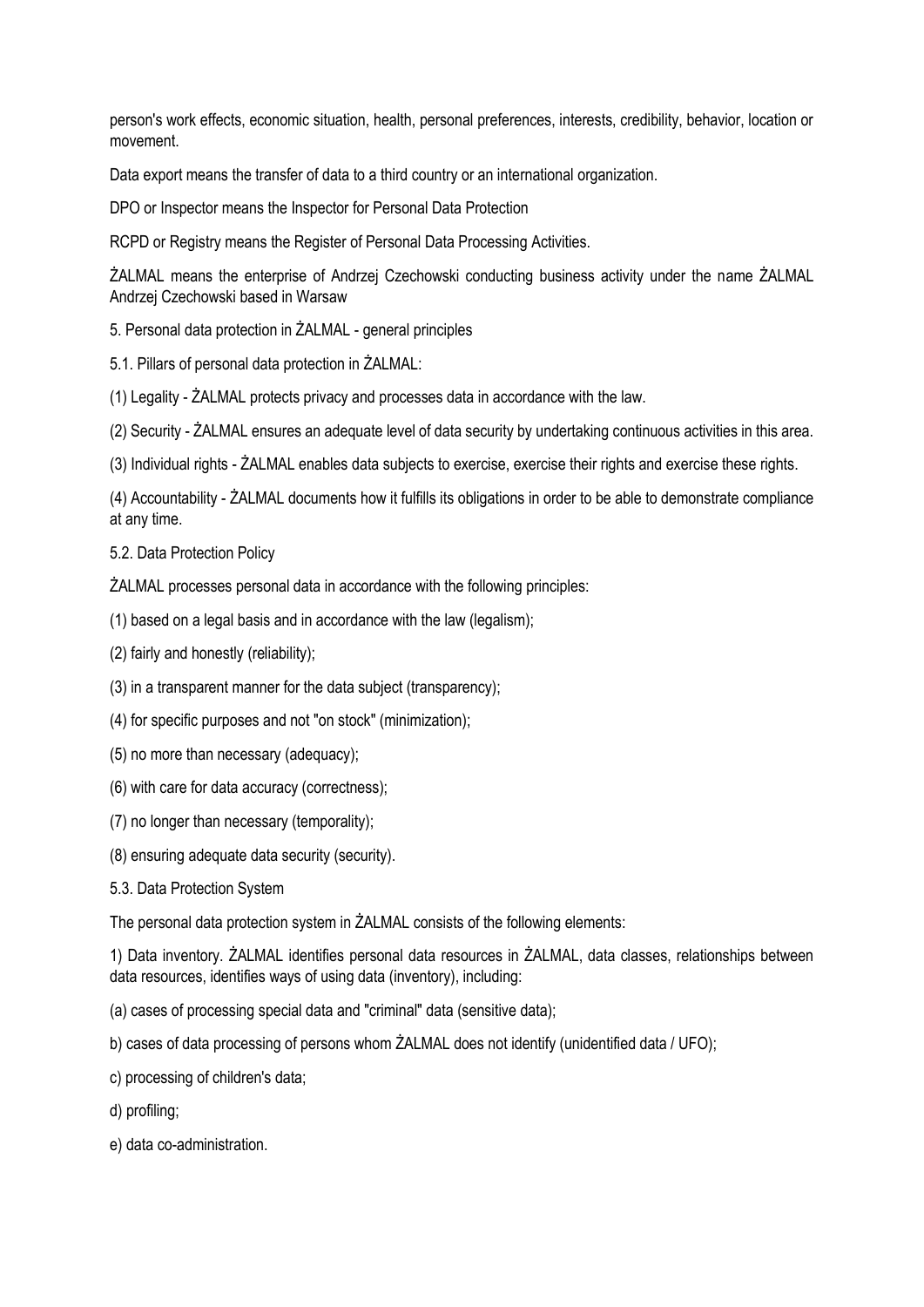2) Record. ŻALMAL develops, maintains and maintains a Register of Personal Data Activities in ŻALMAL (Register). The register is a tool for accounting compliance with data protection in ŻALMAL.

3) Legal basis. ŻALMAL ensures, identifies, verifies the legal grounds for data processing and registers them in the Register, including:

a) maintains the consent management system for data processing and remote communication,

b) inventory and details the justification of cases where ŻALMAL processes data on the basis of ŻALMAL's legitimate interest.

4) Handling of individual rights. ŻALMAL fulfills the disclosure obligations towards persons whose data it processes, and provides support for their rights, implementing the requests received in this respect, including:

a) Information obligations. ŻALMAL provides legal persons with the required information when collecting data and in other situations, and organizes and provides documentation of the implementation of these obligations.

b) Ability to make requests. ŻALMAL verifies and provides the possibility of effective execution of each type of request by itself and its processors.

c) Request handling. ŻALMAL ensures the appropriate outlays and procedures to ensure that people's requests are met on time and in the manner required by the GDPR and documented.

d) Notification of violations. ŻALMAL uses procedures to determine the need to notify people affected by an identified data breach.

5) Minimize. ŻALMAL has principles and methods of minimization management (privacy by default), including:

a) the principles of data adequacy management;

b) rules on rationing and managing access to data;

c) the rules for managing the data retention period and verifying further suitability;

6) Safety. ŻALMAL ensures an adequate level of data security, including:

(a) carry out risk analyzes for data processing activities or categories thereof;

b) carry out data protection impact assessments where the risk of violating the rights and freedoms of persons is high;

c) adapt the data protection measures to the risks identified;

d) manage information security;

e) applies procedures to identify, evaluate and report an identified data protection breach to the Data Protection Authority - manages incidents.

7) The processing. ŻALMAL has rules for the selection of data processors for ŻALMAL, requirements as to the processing conditions (entrustment contract), and rules for verifying the performance of entrustment contracts.

8) Data export. ŻALMAL has rules to verify that ŻALMAL does not transfer data to third countries (i.e. outside the EU, Norway, Liechtenstein, Iceland) or to international organizations and to ensure the lawful conditions for such transfers, if any.

9) Privacy by design. ŻALMAL manages changes that affect privacy. To this end, the procedures for launching new projects and investments in ŻALMAL take into account the need to assess the impact of the change on data protection, ensuring privacy (including compliance of processing purposes, data security and minimization) already at the stage of designing the change, investment or at the beginning of a new project.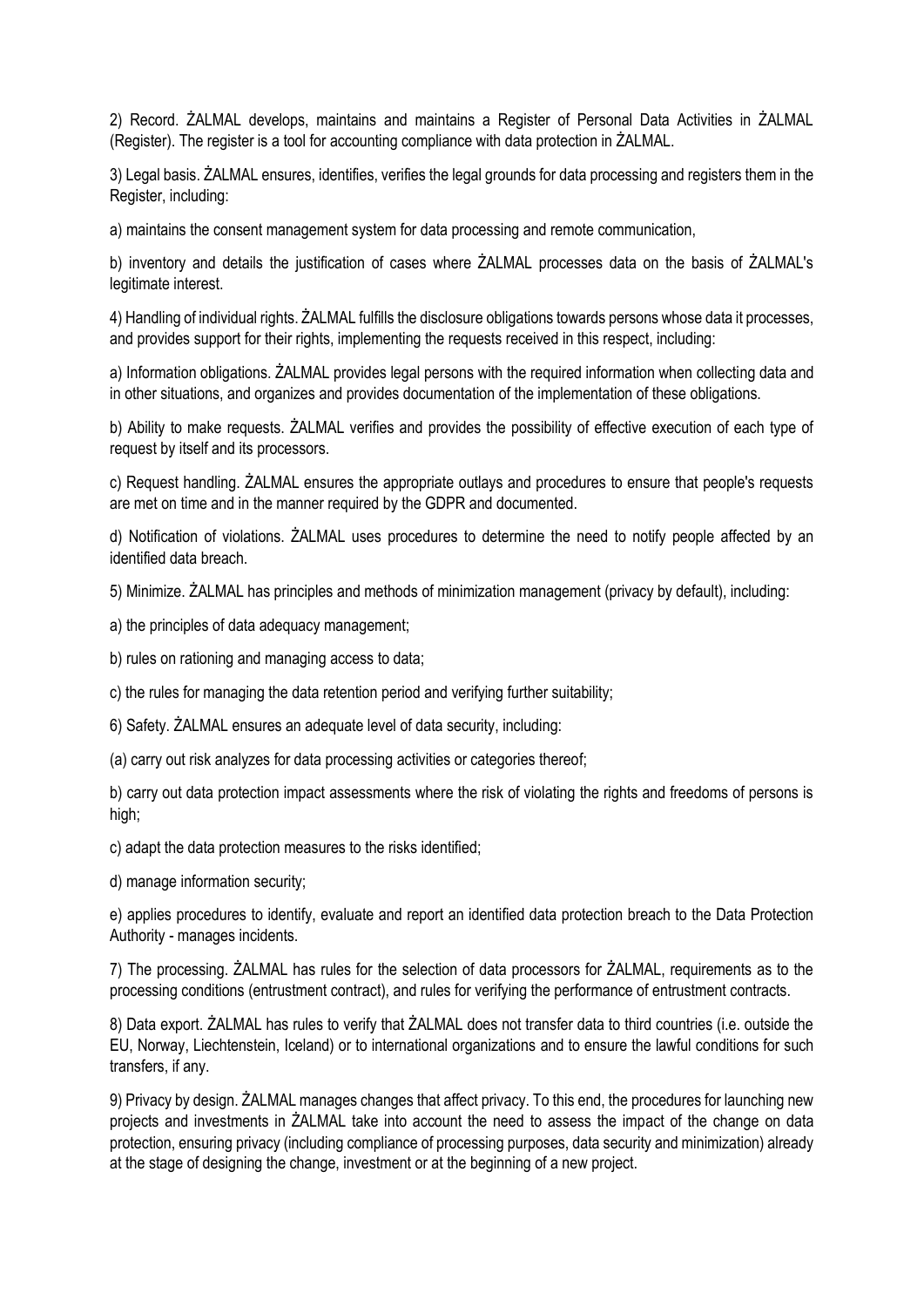10) Cross-border processing. ŻALMAL has rules for verification when there are cases of cross-border processing and rules for determining the lead supervisory body and the main organizational unit within the meaning of the GDPR.

- 6. Inventory
- 6.1. Sensitive data

ŻALMAL identifies cases in which it processes or may process sensitive data (special data and criminal data) and maintains dedicated mechanisms to ensure the lawfulness of processing sensitive data. In the case of identifying sensitive data processing cases, ŻALMAL proceeds in accordance with accepted principles in this respect.

## 6.2. Unidentified data

ŻALMAL identifies cases in which it processes or may process unidentified data and maintains mechanisms to facilitate the implementation of the rights of persons to whom unidentified data relate.

# 6.3. Profiling

ŻALMAL identifies cases in which it profiles processed data and maintains mechanisms ensuring compliance of this process with the law. In the case of identifying profiling cases and automated decision making, ŻALMAL follows the adopted principles in this respect.

# 6.4. Co-administration

ŻALMAL identifies cases of data co-administration and proceeds in this respect in accordance with accepted principles.

# 7. Register of Data Processing Activities

7.1. RCPD is a form of documenting data processing activities, acts as a data processing map and is one of the key elements enabling the implementation of the fundamental principle on which the entire personal data protection system is based, i.e. the principle of accountability.

7.2. ŻALMAL maintains a Register of Data Processing Activities in which it inventories and monitors the manner in which it uses personal data.

7.3. The register is one of the basic tools enabling ŻALMAL to settle most data protection obligations.

7.4. In the Register, for each data processing activity that ŻALMAL has recognized as separate for the purposes of the Registry, ŻALMAL shall record at least: (i) the name of the activity, (ii) the purpose of the processing, (iii) description of the categories of persons, (iv) description of the categories of data, ( v) the legal basis for the processing, together with the specification of the legitimate interest category ŻALMAL, if the basis is a legitimate interest, (vi) the method of data collection, (vii) a description of the categories of data recipients (including processors), (viii) information on transfers outside the EU / EEA ; (ix) a general description of the technical and organizational data protection measures.

7.5. The template of the Register is attached as Annex 1 to the Policy - "Template for the Register of Data Processing Activities". The Registry template also contains optional columns. In the optional columns, ŻALMAL records information as necessary and possible, taking into account that the fuller content of the Registry makes it easier to manage and settle data protection compliance

## 8. Basics of processing

8.1. ŻALMAL documents in the Register the legal grounds for data processing for individual processing activities.

8.2. By indicating the general legal basis (consent, contract, legal obligation, vital interests, public task / public authority, legitimate purpose of ŻALMAL) ŻALMAL specifies the basis in a legible manner when it is needed. E.g.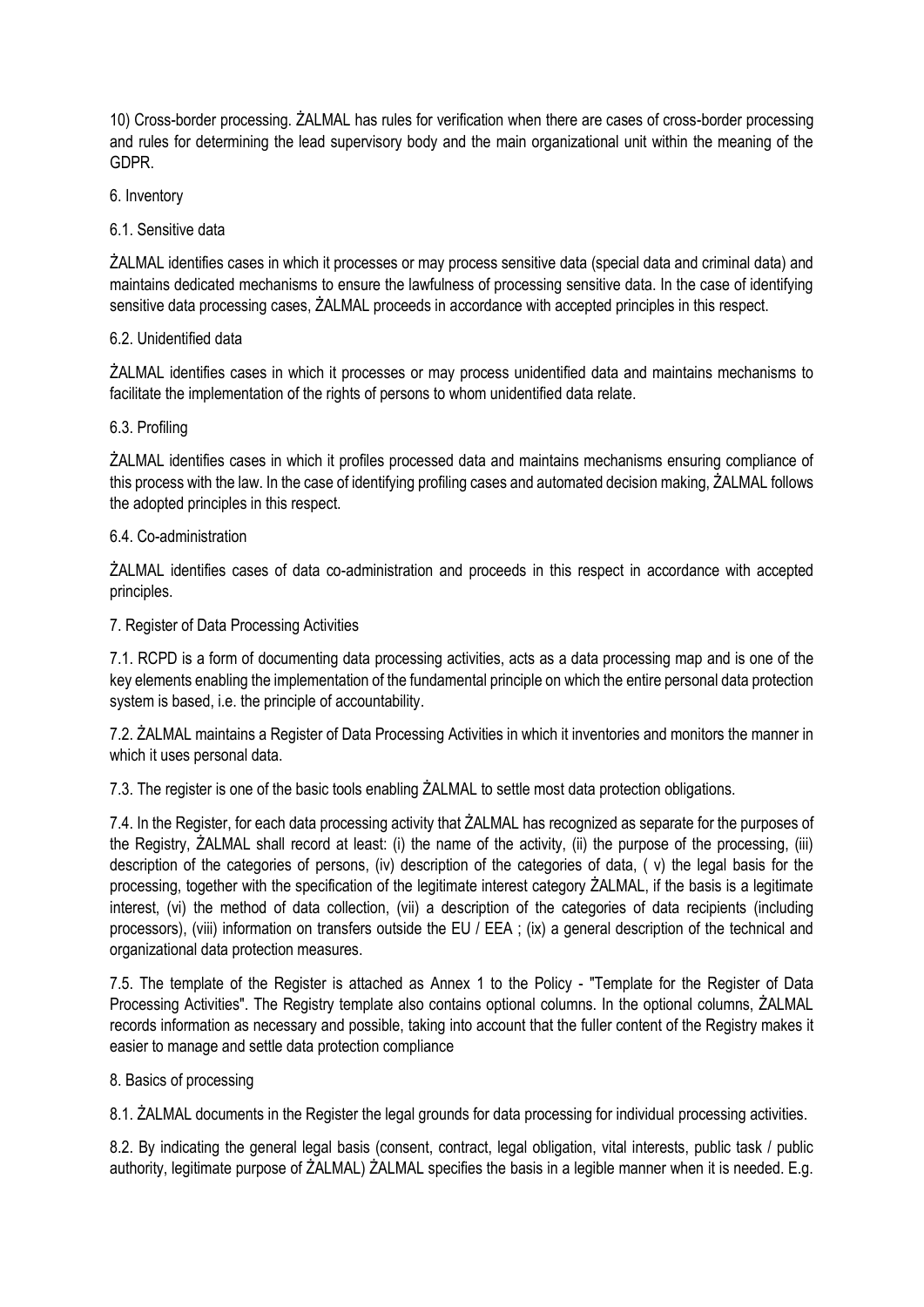for consent indicating its scope, when the basis is law - indicating a specific provision and other documents, e.g. contract, administrative agreement, vital interests - indicating categories of events in which they will materialize, legitimate purpose - indicating a specific purpose, e.g. own marketing, redress.

8.3. ŻALMAL implements consent management methods enabling registration and verification of a person's consent to the processing of specific data for a specific purpose, consent for distance communication (email, telephone, sms, etc.) and registration of refusal of consent, withdrawal of consent and similar activities (objection, restriction e.t.c.).

9. Method of handling individual rights and information obligations

9.1. ŻALMAL cares about the readability and style of the information provided and communication with the persons whose data it processes.

9.2. ŻALMAL makes it easier for people to exercise their rights through various activities, including: placing on the ŻALMAL website information or references (links) to information about the rights of persons, how to use them in ŻALMAL, including identification requirements, methods of contact with ŻALMAL

9.3. ŻALMAL ensures compliance with legal deadlines for fulfilling its obligations towards persons.

9.4. ŻALMAL introduces adequate methods of identification and authentication of persons for the purposes of exercising individual rights and information obligations.

9.5. In order to implement the rights of the ŻĄLMAL unit, it provides procedures and mechanisms to identify the data of specific persons processed by ŻALMAL, integrate this data, introduce changes to it and delete it in an integrated manner,

9.6. ŻALMAL documents handling information obligations, notifications and requests of persons.

10. Information obligations

10.1. ŻALMAL defines lawful and effective ways of performing disclosure obligations.

10.2. ŻALMAL informs a person about extending the period of over one month to consider this person's request.

10.3. ŻALMAL informs a person about the processing of his data when obtaining data from that person.

10.4. ŻALMAL informs a person about the processing of their data when acquiring data about that person indirectly from him.

10.5. ŻALMAL defines the method of informing people about the processing of unidentified data, where possible (e.g. a plate about the area covered by video monitoring).

10.6. ŻALMAL informs the person about the planned change in the purpose of data processing.

10.7. ŻALMAL informs the person before lifting the processing restriction.

10.8. ŻALMAL informs data recipients about rectification, deletion or limitation of data processing (unless it requires disproportionate effort or impossible).

10.9. ŻALMAL informs a person about the right to object to data processing at the latest upon the first contact with that person at the latest.

10.10. ŻALMAL notifies the person about the breach of personal data protection without undue delay, if it may cause a high risk of violating the person's rights or freedoms.

11. People's requests

11.1. Third Party Rights. By exercising the rights of data subjects, ŻALMAL introduces procedural guarantees to protect the rights and freedoms of third parties. In particular, if you receive reliable information that the performance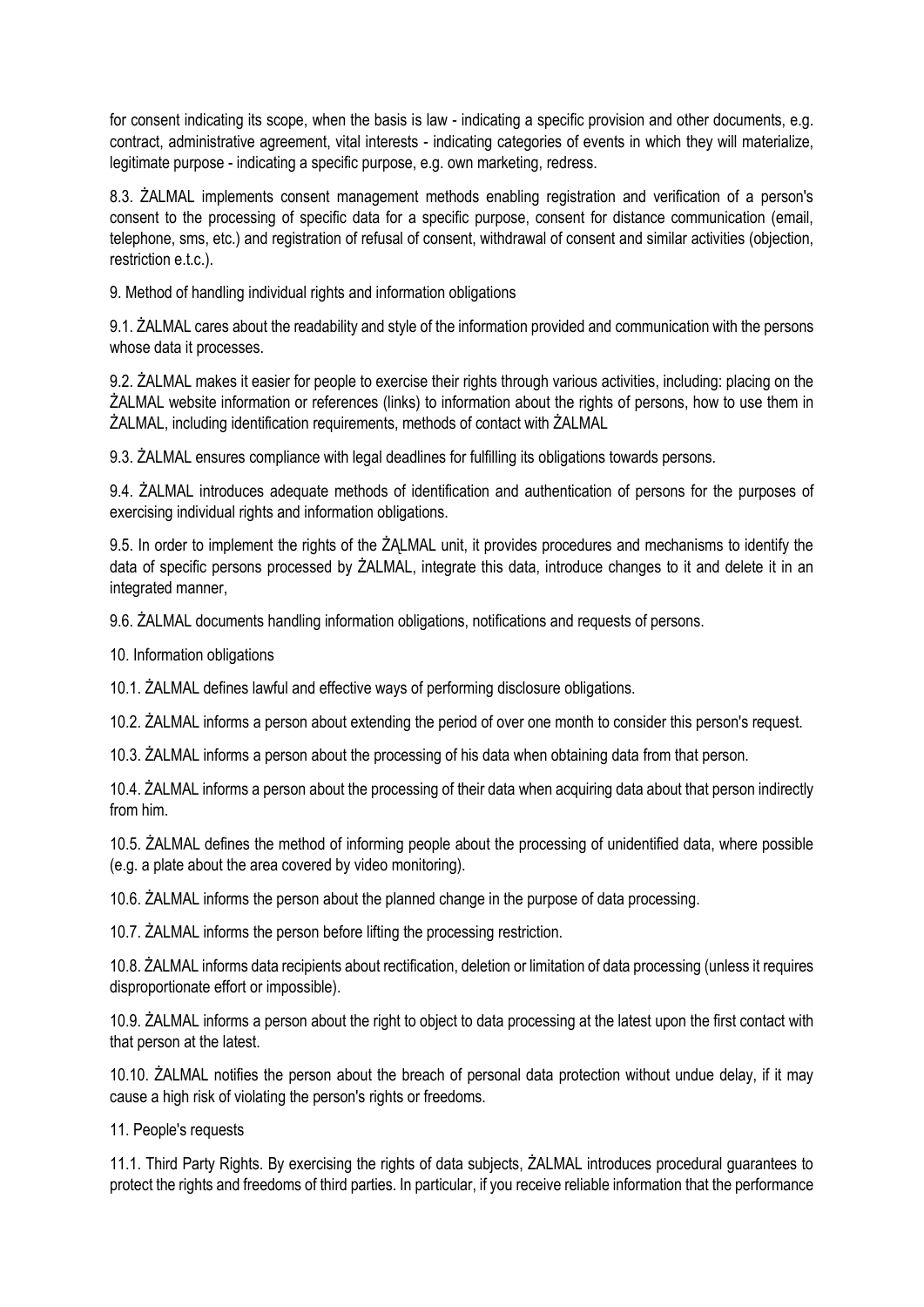of a person's request for a copy of the data or the right to transfer data may adversely affect the rights and freedoms of others (e.g. rights related to data protection of other persons, intellectual property rights, trade secrets, personal rights etc.), ŻALMAL may refer a person to clarify doubts or take other lawful steps, including a refusal to satisfy the request.

11.2. Not to process. ŻALMAL informs a person that he does not process data concerning him, if such a person has made a request for his rights.

11.3. Refusal. ŻALMAL informs the person, within one month of receiving the request, of the refusal to consider the request and of the rights of the person related thereto.

11.4. Access to the data. At the request of a person regarding access to his data, ŻALMAL informs the person whether he is processing his data and informs the person about the details of the processing, in accordance with art. 15 GDPR (the scope corresponds to the information obligation when collecting data), and also grants the person access to data concerning him. Access to data can be made by issuing a copy of the data, with the proviso that a copy of the data issued in the exercise of the right of access to data ŻALMAL will not be considered as the first free copy of the data for the purposes of fees for data copies.

11.5. Data copies. On request, ŻALMAL issues a copy of the data concerning him to the person and notes the fact that the first copy of the data has been issued. ŻALMAL introduces and maintains a price list of data copies, according to which it charges fees for subsequent copies of data. The price of a copy of the data is calculated based on the estimated unit cost of handling the request for a copy of the data.

11.6. Correction of data. ŻALMAL corrects incorrect data at the request of a person. ŻALMAL has the right to refuse to rectify data, unless a person reasonably reveals irregularities in the data which he is demanding to rectify. In the event of data correction, ŻALMAL informs the person about the recipients of the data, at the request of that person.

11.7. Completion of data. ŻALMAL supplements and updates the data at the request of a person. ŻALMAL has the right to refuse to supplement data if the supplement would be incompatible with the purposes of data processing (e.g. ŻALMAL does not have to process data that is ŻALMAL redundant). ŻALMAL may rely on a statement of a person regarding supplemented data, unless this is insufficient in the light of the procedures adopted by ŻALMAL (e.g. regarding the collection of such data), rights or there are grounds to consider the statement unreliable.

11.8. Data deletion. At the request of a person, ŻALMAL deletes data when:

(1) the data is not necessary for the purposes for which it was collected or processed for other purposes,

(2) consent to their processing has been withdrawn, and there is no other legal basis for processing,

(3) the person has effectively objected to the processing of this data,

(4) the data was processed unlawfully,

(5) the need to remove results from a legal obligation,

(6) the request concerns the child's data collected on the basis of consent for the provision of information society services offered directly to the child (e.g. child's profile on a social networking site, participation in the competition on the website).

ŻALMAL defines the manner of handling the right to delete data in such a way as to ensure the effective implementation of this right while respecting all data protection principles, including security, as well as verifying whether there are any exceptions referred to in art. 17. paragraph 3 GDPR.

If the data subject to deletion has been made public by ŻALMAL, ŻALMAL takes reasonable steps, including technical measures, to inform other controllers processing this personal data about the need to delete data and access it.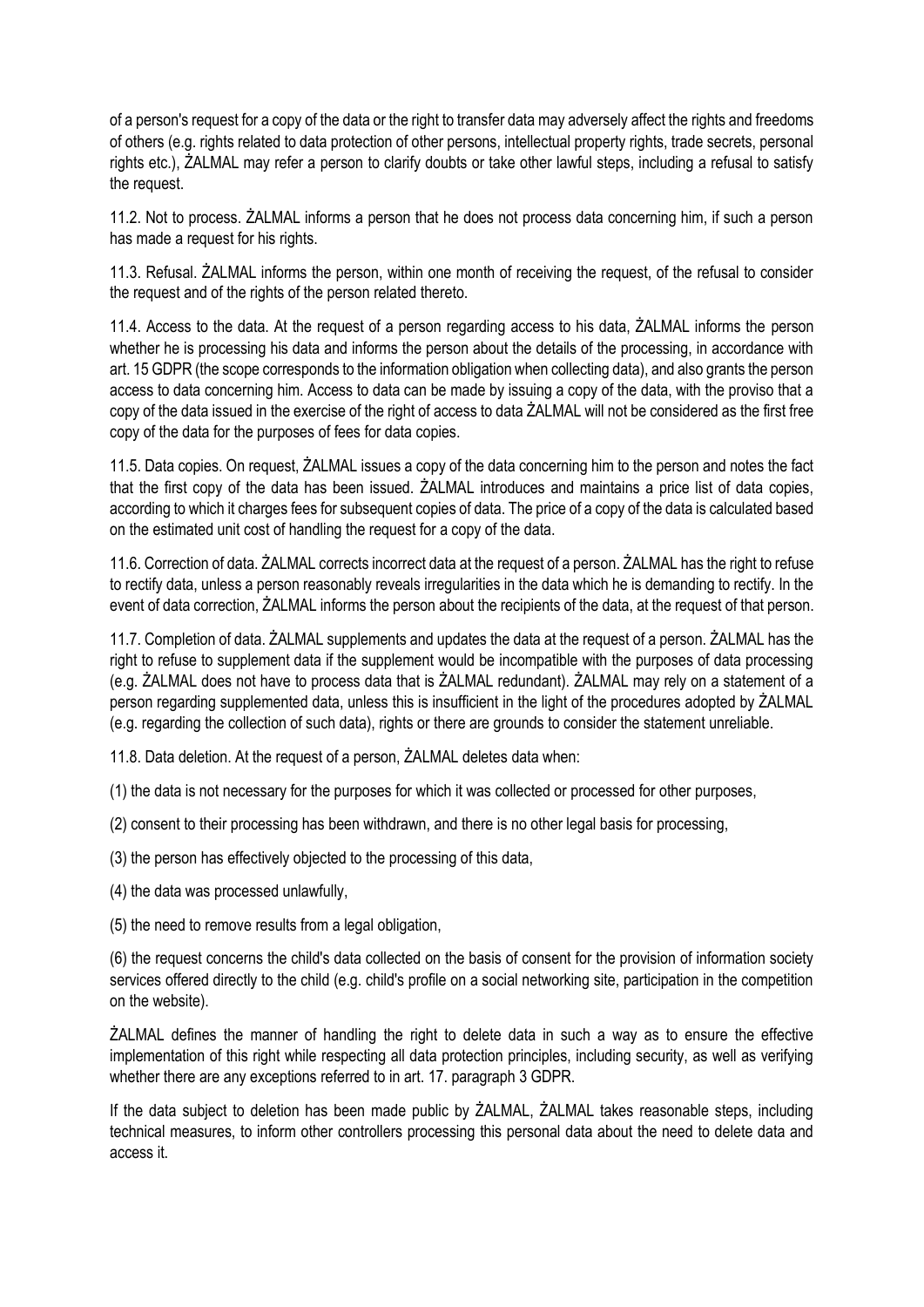In the event of deletion of data, ŻALMAL informs the person about the recipients of the data, at the request of that person.

11.9. Restriction of processing. ŻALMAL limits the processing of data at the request of a person when:

a) a person questions the correctness of the data - for a period that allows checking their correctness,

b) the processing is unlawful and the data subject opposes the deletion of personal data, demanding instead a restriction on their use,

c) ŻALMAL no longer needs personal data, but it is needed by the data subject to determine, pursue or defend claims,

d) the person has objected to the processing for reasons related to his particular situation - until it is determined whether  $\overline{Z}$ ALMAL has legally justified grounds superior to the grounds for the objection.

During the limitation of processing, ŻALMAL stores data, but does not process them (does not use, do not transfer), without the consent of the data subject, unless to establish, assert or defend claims, or to protect the rights of another natural or legal person, or for important reasons of public interest.

ŻALMAL informs the person before lifting the processing restriction.

In the event of limitation of data processing,  $ZALMAL$  informs the person about the recipients of the data, at the request of that person.

11.10. Data Transfer. At the request of a person, ŻALMAL issues in a structured, commonly used machine-readable format or transfers to another entity, if possible, data on the person who ŻALMAL provided, processed on the basis of that person's consent or for the conclusion or performance of a contract with contained in IT systems ŻALMAL.

11.11. Opposition in a special situation. If a person raises an objection motivated by his particular situation against the processing of his data, and the data is processed by ŻALMAL based on the legitimate interest of ŻALMAL or the task entrusted to ŻALMAL in the public interest, ŻALMAL will accept the objection, unless there are valid legally justified grounds for ŻALMAL processing, overriding the interests, rights and freedoms of the person raising an objection, or grounds for establishing, pursuing or defending claims.

11.12. Opposition on scientific, historical or statistical research. If ŻALMAL conducts scientific or historical research or processes data for statistical purposes, a person may lodge an objection to such processing motivated by his particular situation. ŻALMAL will accept such an objection, unless the processing is necessary to perform a task carried out in the public interest.

11.13. Opposition to direct marketing. If a person objects to the processing of his data by ŻALMAL for the purposes of direct marketing (including possibly profiling), ŻALMAL will accept the objection and stop such processing.

11.14. Right to human intervention in automatic processing. If ŻALMAL processes data automatically, including in particular profiling persons, and consequently makes decisions towards the person causing legal effects or otherwise significantly affecting the person, ŻALMAL provides the opportunity to appeal to human intervention and decisions on the part of ŻALMAL, unless such automatic decision (i) it is necessary for the conclusion or performance of the contract between the appellant and ŻALMAL; or (ii) is expressly permitted by law; or (iii) is based on the explicit consent of the dismissing person.

## 12. MINIMIZING

ŻALMAL ensures minimization of data processing in terms of: (i) adequacy of data for the purposes (amount of data and scope of processing), (ii) access to data, (iii) time of data storage.

12.1. Range minimization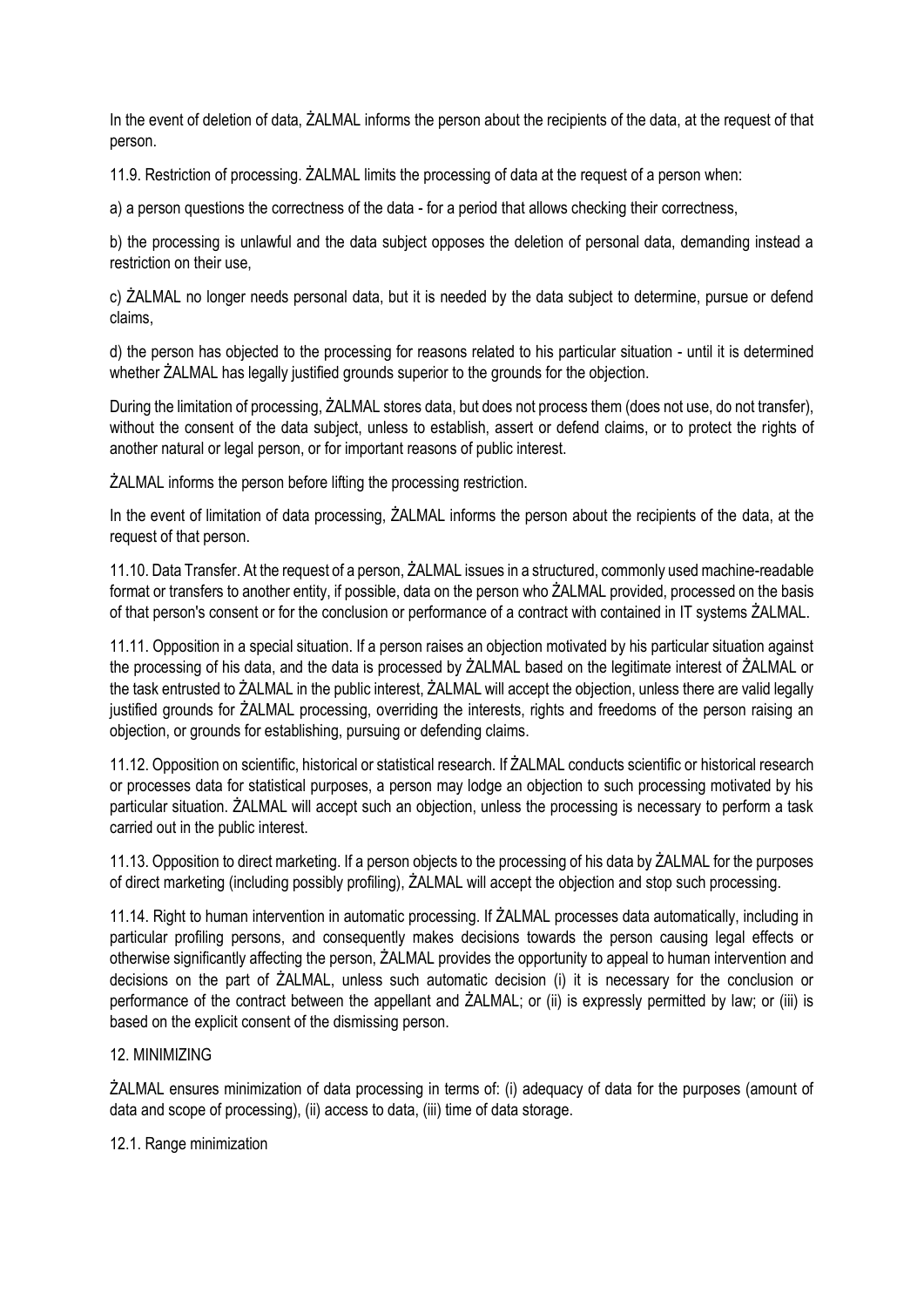ŻALMAL has verified the scope of the data obtained, the scope of their processing and the amount of data processed in terms of their adequacy for the purposes of processing as part of the implementation of the GDPR.

ŻALMAL periodically reviews the amount of data processed and the scope of their processing at least once a year.

ŻALMAL verifies changes in the amount and scope of data processing as part of change management procedures (privacy by design).

#### 12.2. Minimizing access

ŻALMAL applies restrictions on access to personal data: legal (confidentiality obligations, scopes of authorizations), physical (access zones, closing rooms) and logical (restrictions on the rights to personal data processing systems and network resources in which personal data reside).

ŻALMAL uses physical access control.

ŻALMAL updates access rights with changes in the composition of staff and changes in the roles of persons, as well as changes in processors.

ŻALMAL periodically reviews established system users and updates them at least once a year.

Detailed rules for physical and logical access control are contained in the ŻALMAL physical security and information security procedures.

### 12.3. Time minimization

ŻALMAL implements mechanisms for controlling the life cycle of personal data in ŻALMAL, including verification of the further usefulness of data against deadlines and checkpoints indicated in the Register.

Data whose range of usefulness is reduced over time is removed from the ŻALMAL systems as well as from handy and main files. Such data may be archived and may be on backup systems and information processed by ŻALMAL. The procedures for archiving and using archives, creating and using backups take into account the requirements of data life cycle control, including data removal requirements.

#### 13. SAFETY

ŻALMAL provides a level of security corresponding to the risk of violation of the rights and freedoms of natural persons as a result of the processing of personal data by ŻALMAL.

13.1. Risk analysis and adequacy of security measures

ŻALMAL carries out and documents the analysis of the adequacy of personal data security measures. For this purpose:

(1) ŻALMAL ensures an appropriate state of knowledge about information security, cybersecurity and business continuity - internally or with the support of specialized entities.

(2) ŻALMAL categorizes data and processing activities in terms of the risk they present.

(3) ŻALMAL carries out analyzes of the risk of violation of the rights or freedoms of natural persons for data processing activities or categories thereof. ŻALMAL analyzes possible situations and scenarios of personal data breach taking into account the nature, scope, context and purposes of processing, the risk of violation of the rights or freedoms of natural persons with different likelihood and severity of threat.

(4) ŻALMAL sets out applicable organizational and technical security measures and assesses the cost of their implementation. In this, ŻALMAL determines the usefulness and applies such measures and approach as:

(I) Pseudonymisation.

(ii) encryption of personal data,